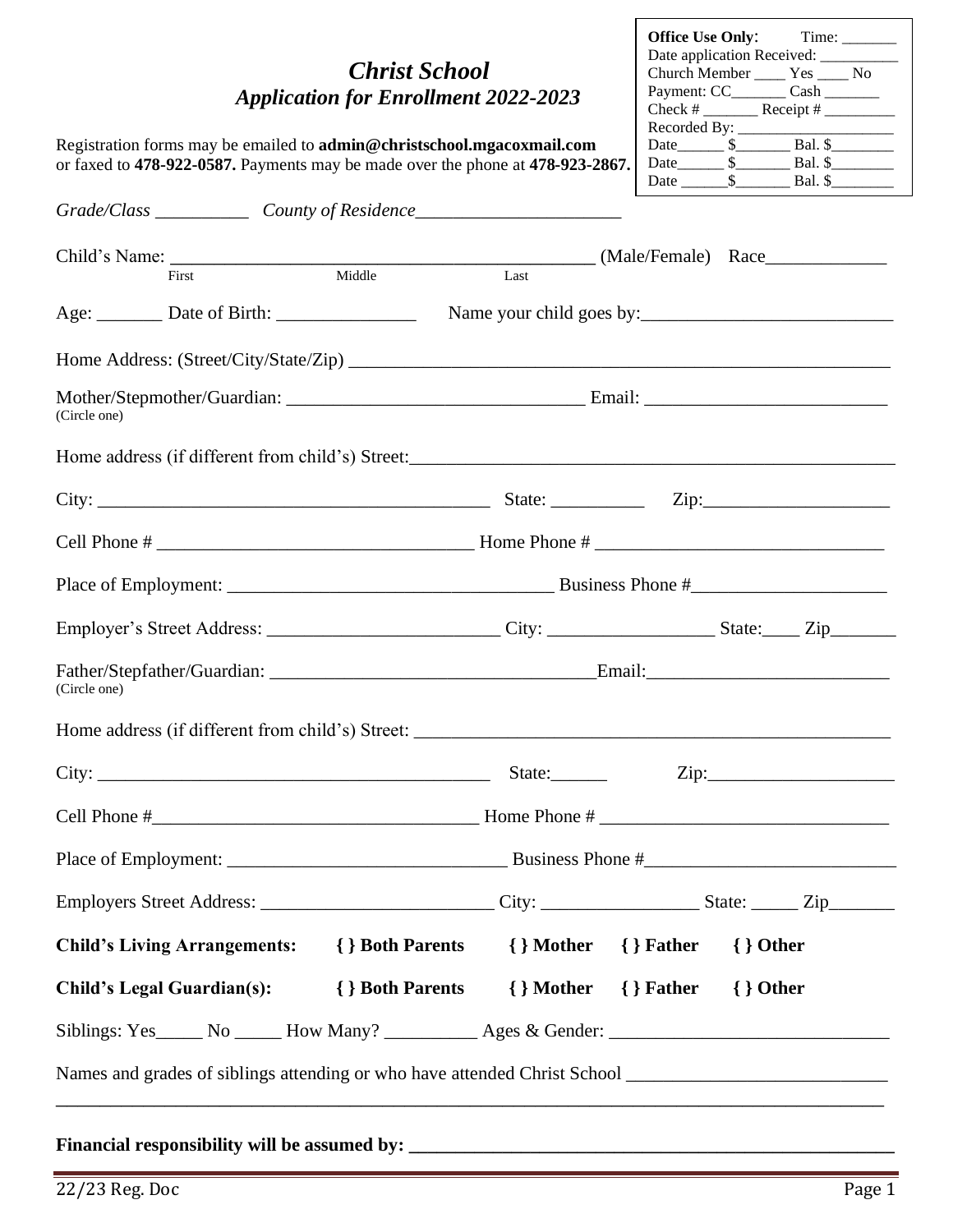#### **Additional Family Data:**

|                                                                               |        |                            | Name of Previous Public/Private School your child attended:                                                                                                                                                                      |     |  |
|-------------------------------------------------------------------------------|--------|----------------------------|----------------------------------------------------------------------------------------------------------------------------------------------------------------------------------------------------------------------------------|-----|--|
|                                                                               | Street | $\overline{\mathrm{City}}$ | State                                                                                                                                                                                                                            | Zip |  |
| Reason for Non-Return:                                                        |        |                            |                                                                                                                                                                                                                                  |     |  |
|                                                                               |        |                            |                                                                                                                                                                                                                                  |     |  |
|                                                                               |        |                            |                                                                                                                                                                                                                                  |     |  |
|                                                                               |        |                            |                                                                                                                                                                                                                                  |     |  |
|                                                                               |        |                            |                                                                                                                                                                                                                                  |     |  |
| <b>Special Information:</b>                                                   |        |                            |                                                                                                                                                                                                                                  |     |  |
| 1. Has your child enjoyed school in the past? ______Yes ________No            |        |                            |                                                                                                                                                                                                                                  |     |  |
| 2. Is your child right or left handed?<br>3. What are your child's interests? |        |                            |                                                                                                                                                                                                                                  |     |  |
| 4. Has your child ever been suspended or expelled? ________ Yes _______ No    |        |                            |                                                                                                                                                                                                                                  |     |  |
|                                                                               |        |                            | 5. Has your child ever been tested or recommended for a special education program? _____ Yes _____No                                                                                                                             |     |  |
|                                                                               |        |                            | 6. Has your child ever been diagnosed with having a physical or learning disability? _____ Yes _____ No                                                                                                                          |     |  |
|                                                                               |        |                            | 7. Has your child ever been recommended to take medication or prescribed medication for a learning                                                                                                                               |     |  |
| and/or attention disorder? ________ Yes _______ No                            |        |                            | $\mathbf{r}$ and the contract of the contract of the contract of the contract of the contract of the contract of the contract of the contract of the contract of the contract of the contract of the contract of the contract of |     |  |

8. Does your child take medication daily for a learning and/or attention disorder: \_\_\_\_\_ Yes \_\_\_\_\_ No

#### *If you answered "yes" to any of the questions 4-8, please explain below and provide a copy of any test results to Christ School.*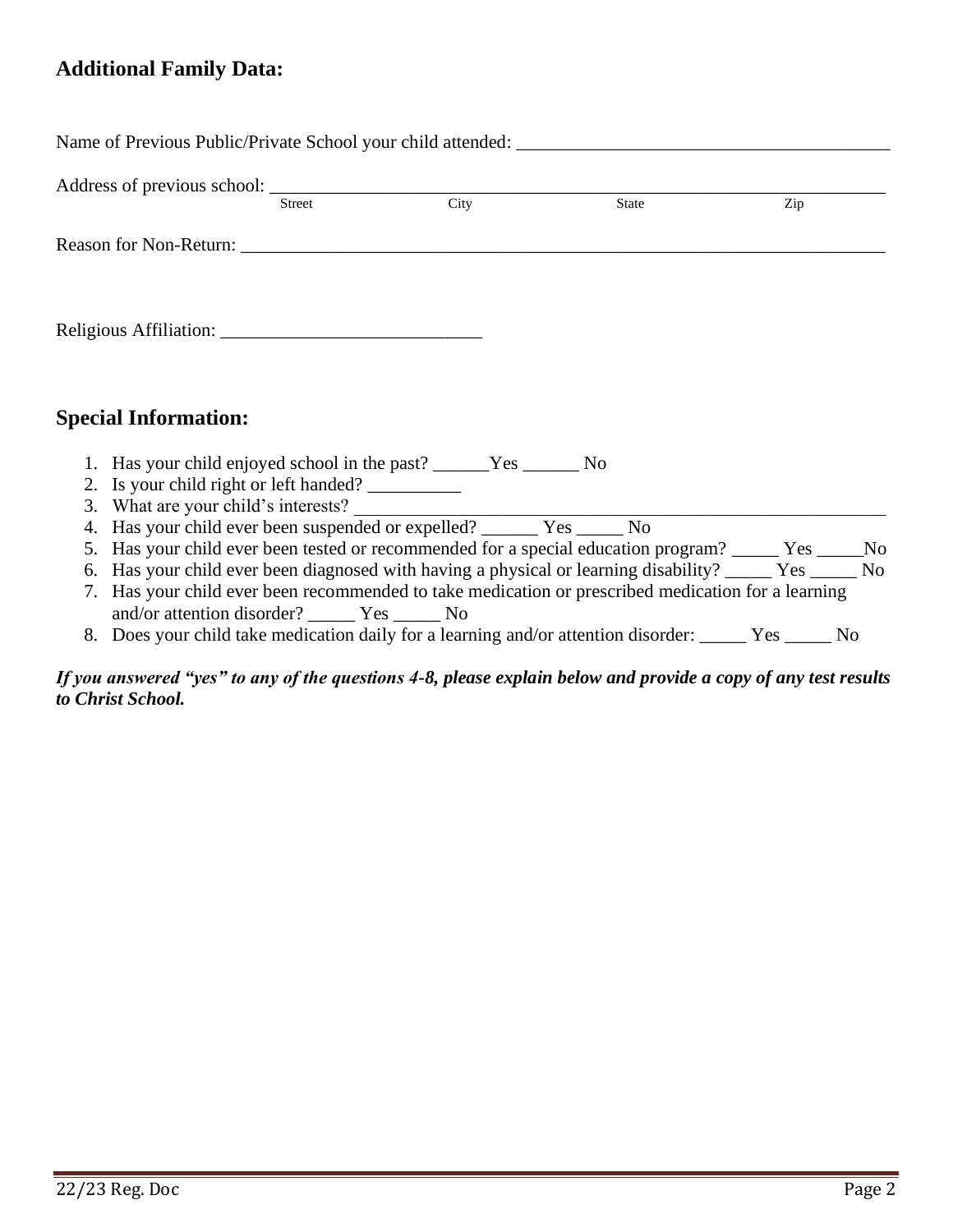# CHRIST SCHOOL EMERGENCY INFORMATION LIST

|            | Mother/Stepmother/Guardian (Circle one) |                                                                                               |                         |  |  |
|------------|-----------------------------------------|-----------------------------------------------------------------------------------------------|-------------------------|--|--|
|            |                                         |                                                                                               |                         |  |  |
|            |                                         |                                                                                               |                         |  |  |
|            | Father/Stepfather/Guardian (Circle one) |                                                                                               |                         |  |  |
|            |                                         |                                                                                               |                         |  |  |
|            |                                         |                                                                                               |                         |  |  |
| available: |                                         | Name and phone number of relative or friend to call in case of emergency when parents are not |                         |  |  |
|            |                                         |                                                                                               |                         |  |  |
|            |                                         |                                                                                               |                         |  |  |
|            |                                         |                                                                                               |                         |  |  |
|            |                                         |                                                                                               |                         |  |  |
|            | Person(s) Authorized to Sign Child Out: |                                                                                               |                         |  |  |
|            |                                         | The Child may be released to the person(s) signing this agreement or to the following:        |                         |  |  |
|            |                                         |                                                                                               | (Street/City/State/Zip) |  |  |
|            |                                         |                                                                                               |                         |  |  |
|            |                                         |                                                                                               |                         |  |  |
|            |                                         |                                                                                               |                         |  |  |
|            |                                         |                                                                                               | (Street/City/State/Zip) |  |  |
|            |                                         |                                                                                               |                         |  |  |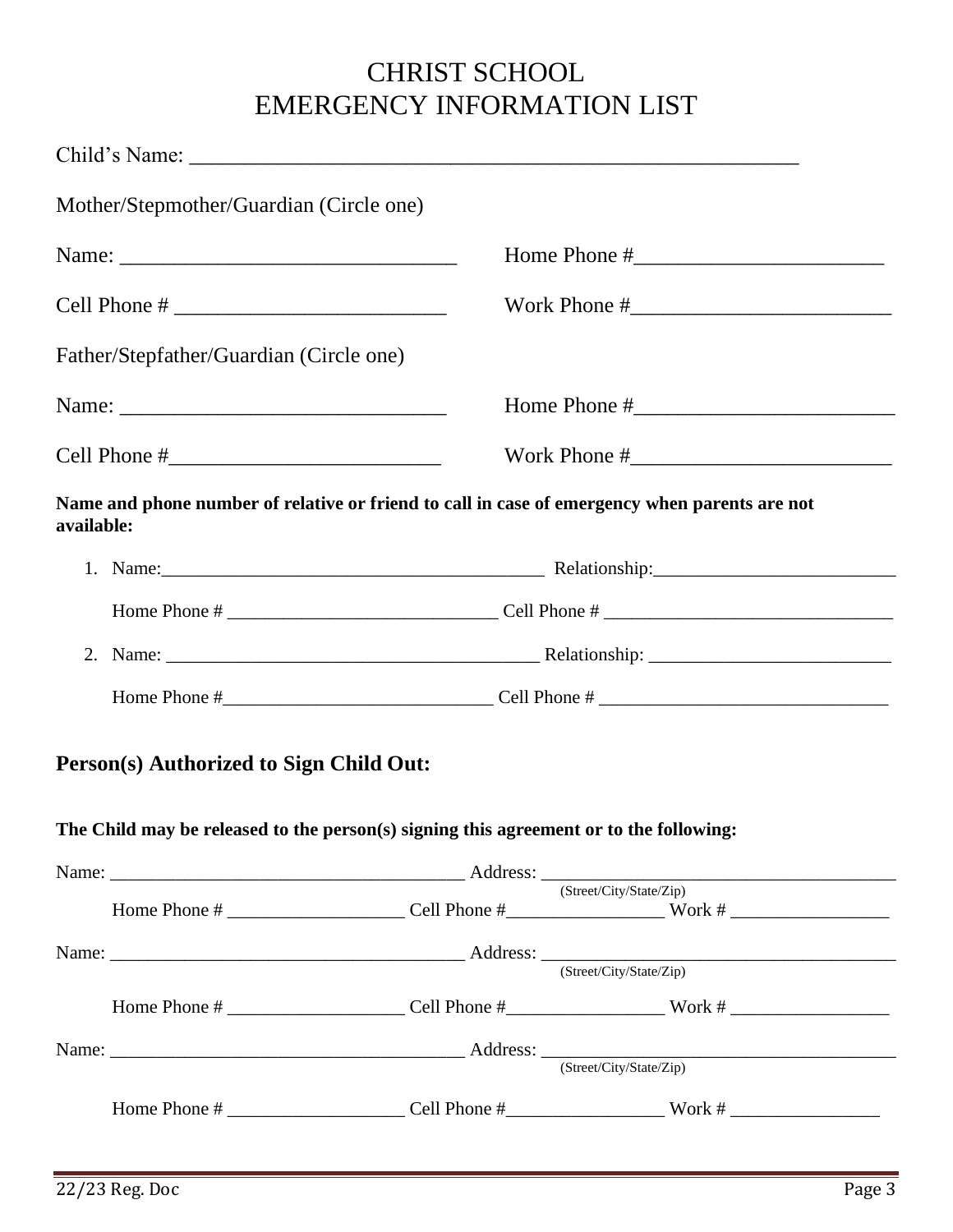## CHRIST SCHOOL 508 S. Pleasant Hill Rd WARNER ROBINS, GA 31088 PHONE: (478) 923-2867 FAX: (478) 922-0587

# EMERGENCY MEDICAL FORM

| CHILD'S NAME:              | DOB:    |
|----------------------------|---------|
| <b>FAMILY DOCTOR:</b>      | PHONE:  |
| <b>INSURANCE PROVIDER:</b> | POLICY# |

*In case of emergency and any attempt to contact me by Christ School has failed, I hereby authorize the physician(s) in charge of the care of the above named child to administer treatment, or to have administered such anesthetics and perform such operations as may be deemed necessary of advisable in the diagnosis and treatment of my child.*

| <b>Street</b> | City                                                                                                                                                                              | State | Zip |
|---------------|-----------------------------------------------------------------------------------------------------------------------------------------------------------------------------------|-------|-----|
|               | Please list any known allergies/medical conditions that should be taken into consideration<br>by attending physicians. Examples: Drug Allergies, Diabetes, Asthma, Epilepsy, etc. |       |     |
|               | Please list all medications that your child takes on a daily basis:                                                                                                               |       |     |
|               | Does your child require medication to be kept on school premises? Yes__ No___                                                                                                     |       |     |
|               | If your child has asthma how would you rate it? Mild____ Moderate____ Severe____                                                                                                  |       |     |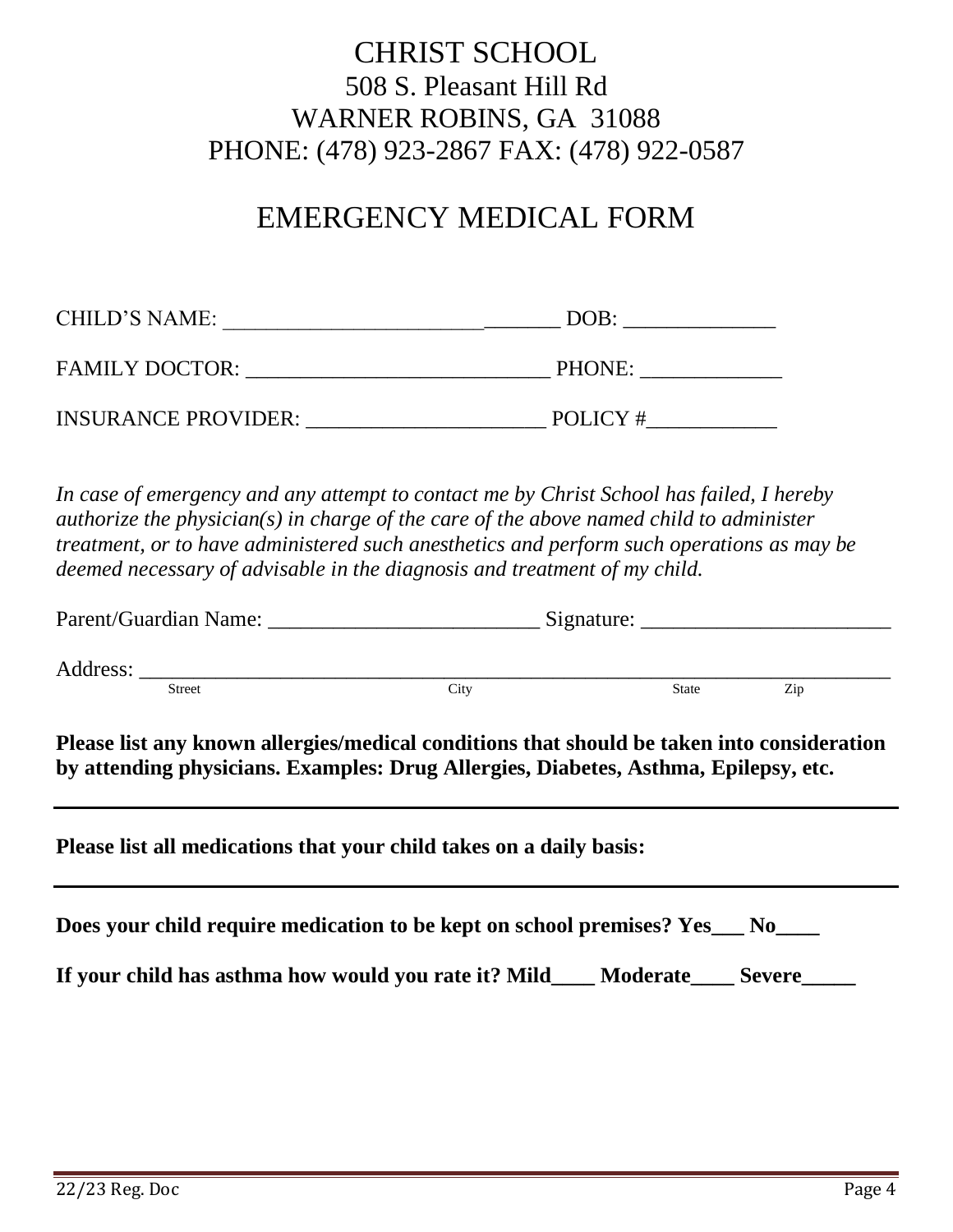## CHRIST SCHOOL 508 S. Pleasant Hill Rd. WARNER ROBINS, GA 31088 PHONE: (478) 923-2867 FAX: (478) 922-0587

## **CONSENT TO RELEASE PHOTO/IMAGE**

Dear Parent/Guardian:

We enjoy being able to communicate with you and share pictures of different activities our students participate in during the school year. Your child's image/photograph could be used in one of the following ways:

- Our school web page
- Our school Facebook page
- Yearbook
- Used in printed publications such as a newspaper or magazine

| $\text{L/We DO give permission for }$                                                            | Child's Name | $\cdot$ <sub>S</sub>                       |
|--------------------------------------------------------------------------------------------------|--------------|--------------------------------------------|
| image/photograph to be used as described above.                                                  |              |                                            |
| $\frac{1}{\sqrt{1-\frac{1}{N}}}\int_{\text{Child's Name}}$<br>image/photograph to be used above. |              | $\cdot$ <sub>S</sub>                       |
| $My child,$ Child's Name                                                                         |              | 's image may only be used in the yearbook. |
|                                                                                                  |              |                                            |
|                                                                                                  |              |                                            |
| City<br><b>Street</b>                                                                            | <b>State</b> | Zip                                        |
| Phone $\#$                                                                                       | Date:        |                                            |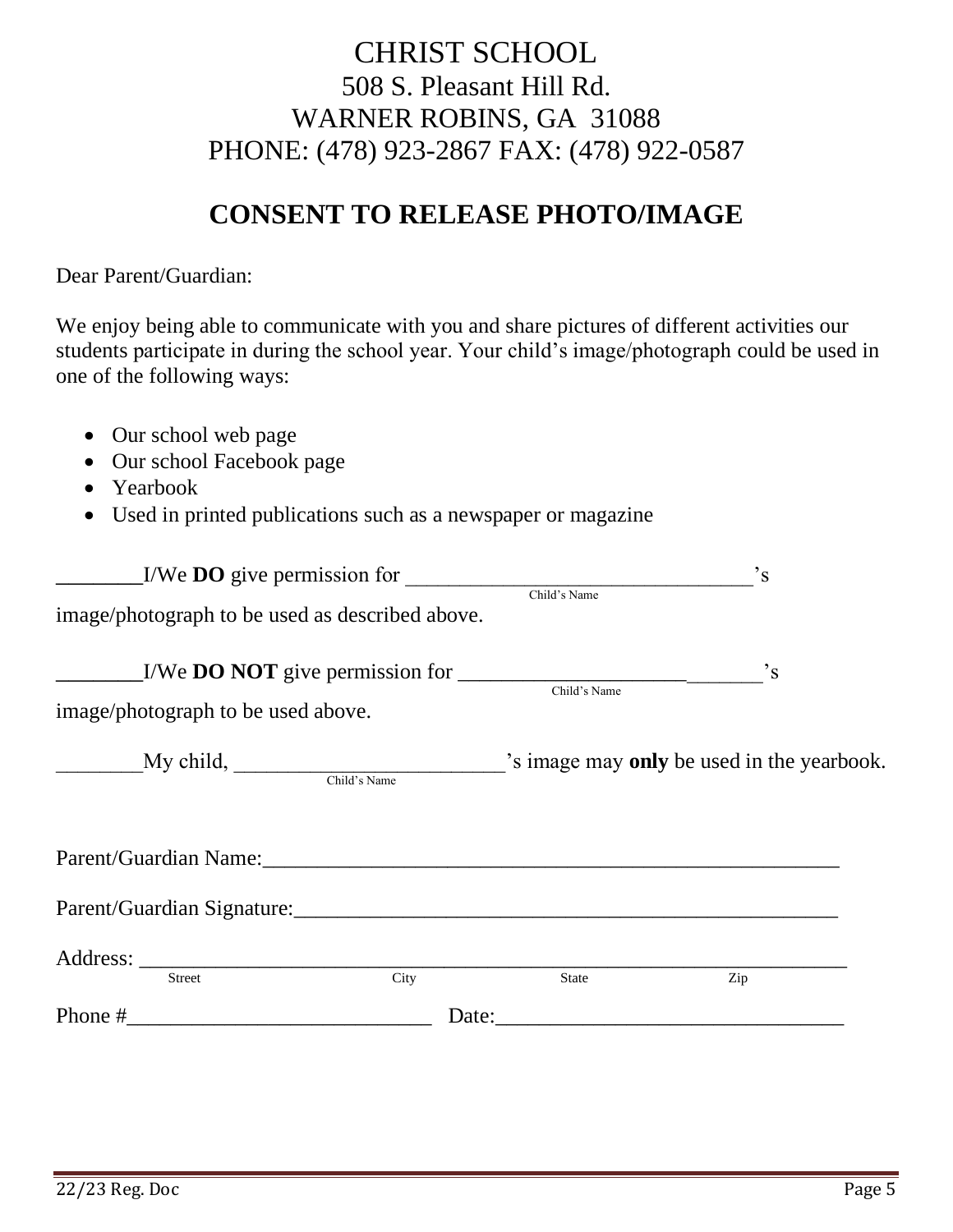# *Statement of Cooperation:*

I understand that official acceptance is based on admission scores, transcript review, personal interview results and availability of enrollment space.

I give permission for my child to take part in all school activities including sports programs and school sponsored trips away from the school premises. I absolve the school from any liability in the event my child is injured at school or during any school activity. I agree with the school's effort to train my child in the Bible and will encourage my child in this and in all other instruction.

It is understood that my child's attendance is a privilege and not a right, and that if any time his/her conduct, academic progress, or cooperation with school's authorities is not in keeping with the school's requirements, the school reserves the right to terminate at its discretion my child's enrollment.

If my child voluntarily withdraws or is requested to withdraw by the school, it is understood and accepted that no refund of registration fee or tuition will be returned.

I understand that Christ School does not discriminate based on race, color, ethnicity, and/or religion*.*

| Parent/Guardian Signature<br>Jate |  |
|-----------------------------------|--|
|-----------------------------------|--|

### **Field Trips:**

My child, the same state in all Field trips planned in kindergarten state in all Field trips planned in kindergarten through  $5<sup>th</sup>$  grade for the children.

I understand that precautions will be taken for his/her safety, and will not hold the school or church responsible in case of an accident.

| Parent/Guardian Signature | )até |
|---------------------------|------|
|---------------------------|------|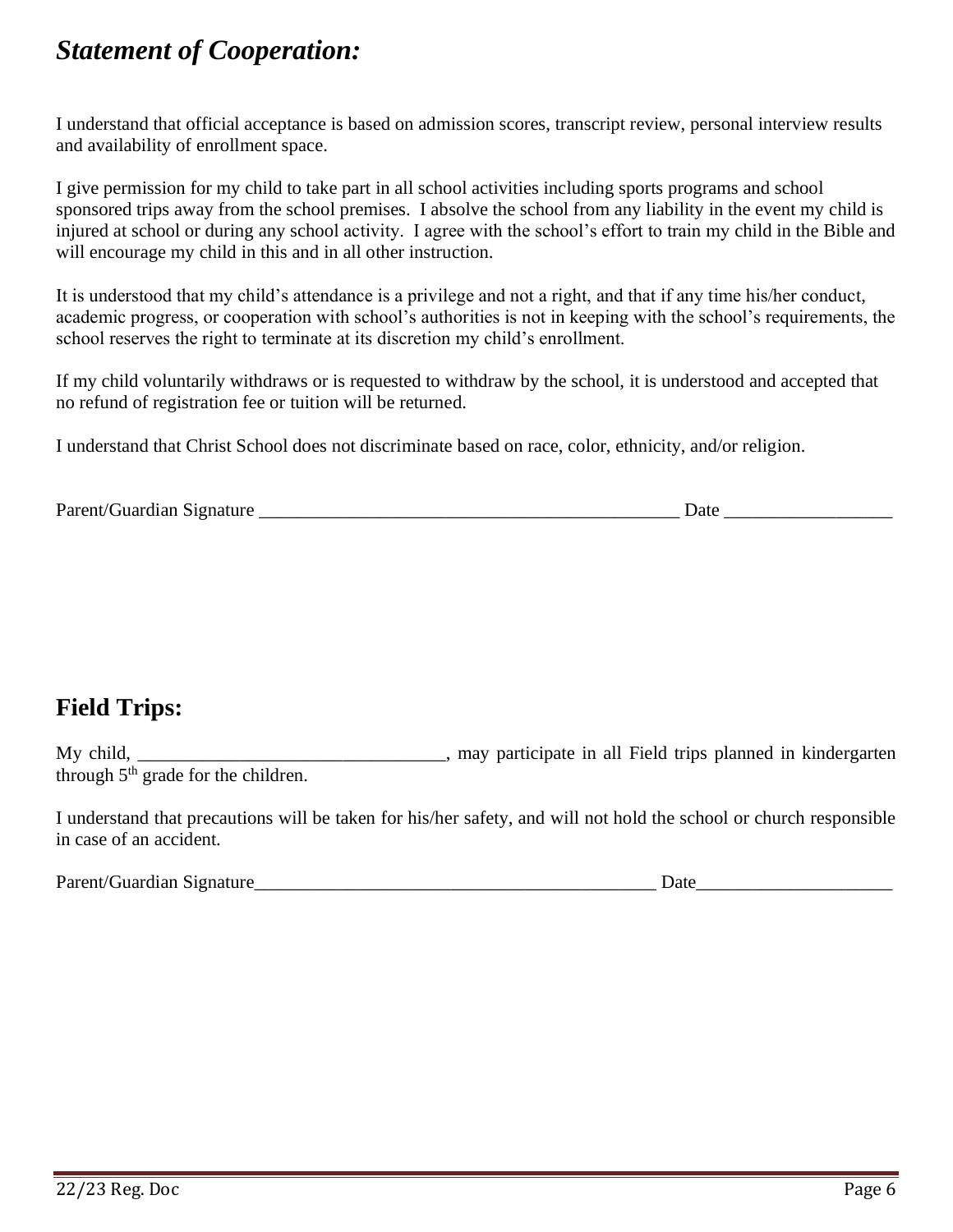### **PARENT AGREEMENT WITH CHRIST SCHOOL**

- 1. I acknowledge it is my responsibility to keep my child's records current to reflect any significant changes as they occur, e.g. telephone numbers, address changes, emergency contacts, child's physician, child's health status, and immunization records etc.
- 2. My child will not be allowed to enter or leave the facility without being escorted by a parent/guardian or person authorized by parent/guardian or facility personnel.
- 3. Before any medication is dispensed to my child, I will fill out a written authorization available from the school office. Medicine will be in the original container with child's full name marked on it. The medication will be kept in the school office.
- 4. **I agree to pay all monthly tuition by the 10th of each month and understand that if I do not I will have to pay a \$20 late fee. All fees are due and payable regardless of the child's attendance. A \$30 service fee will be charged for any check returned for non-sufficient funds (NSF).** If tuition is not collected by the end of the month, a reminder will be sent out. The child will be dropped from enrollment unless other arrangements have been made with the director. **I understand that all school records on my child are held until the account has a zero balance.**
- 5. A **30 day notice** is required if you choose to no longer have your child enrolled in Christ School. Notices must be sent in writing to the school office. You are responsible for your child's tuition until the end of the 30 day period. If payment and/or notice are not received it will be brought to the attention of the School Board and further action will be taken.
- 6. In keeping with the state school policy, a child is assigned to his/her grade based on his/her age on or before September  $1<sup>st</sup>$  of the current school year.
- 7. Registration and other fees are nonrefundable except for military families leaving the area and notifying Christ School by July 1st.
- 8. I have received a copy of the Handbook and Discipline Policy and agree to abide by the policies and procedures of Christ School.
- 9. I agree that the continued enrollment of my child in Christ School is dependent on my parental support of school, its staff, and its policies.
- 10. In order for your child to receive the greatest benefit from school, it is important that they attend and are on time. Excessive tardies and/or absences will be brought before the director and the school board.
- 11. I will follow the rules of the parking lot and drop my child off at the designated drop-off location.
- 12. All visitors must report to the office during school hours.

Parent/Guardian Signature \_\_\_\_\_\_\_\_\_\_\_\_\_\_\_\_\_\_\_\_\_\_\_\_\_\_\_\_\_\_\_\_\_\_\_\_ Date\_\_\_\_\_\_\_\_